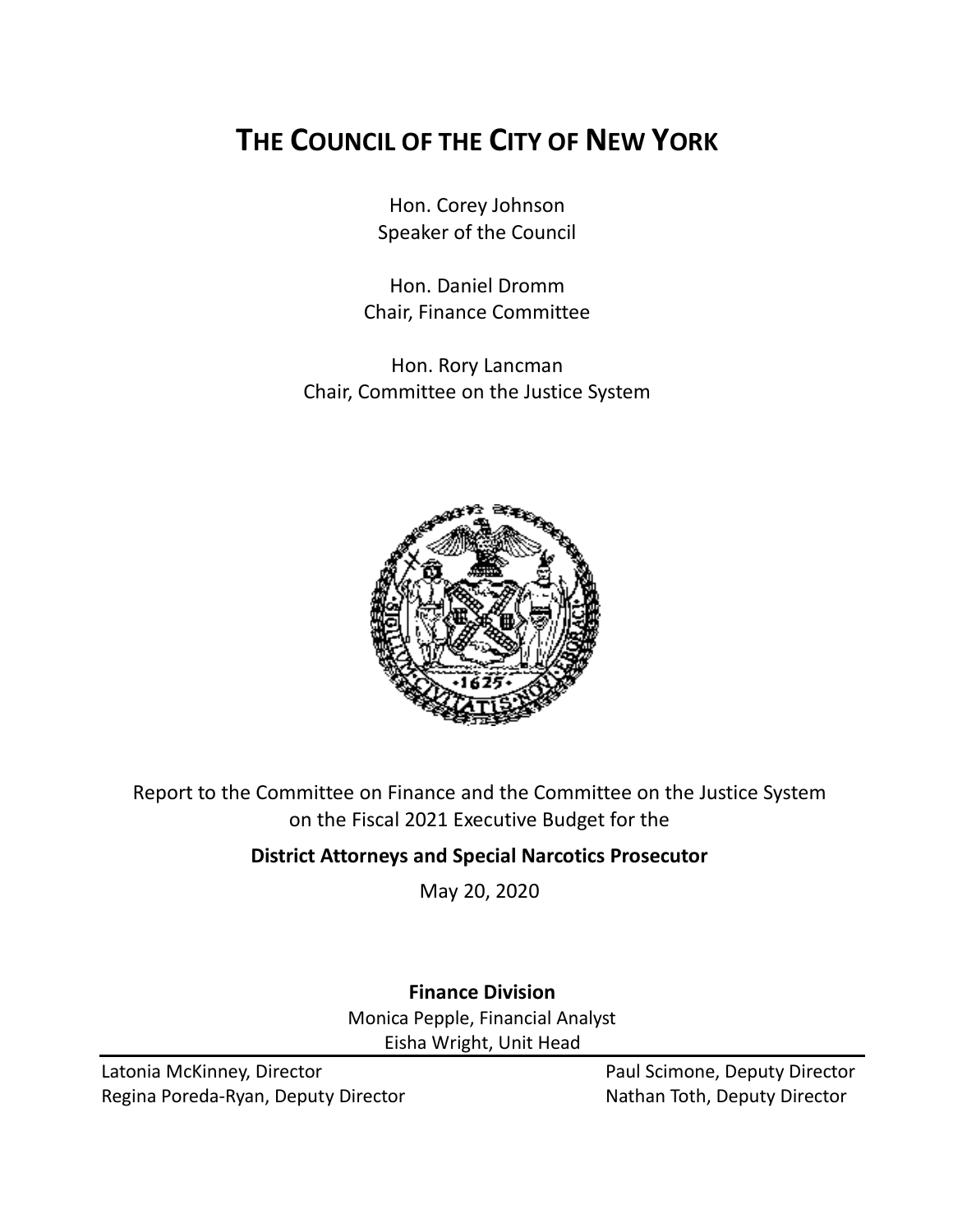#### **District Attorneys and Special Narcotics Prosecutor Budget Overview**

This report presents a review of the Prosecutors' Fiscal 2021 Executive Budget. The five DAs consist of the Bronx County DA (BXDA), Kings County DA (KCDA), New York County DA (DANY), Queens County DA (QNDA), and Richmond County DA (RCDA). The section below presents an overview of the five District Attorneys (DAs) and Special Narcotics Prosecutor (SNP), or Prosecutors budget, followed by a review of the significant budget actions introduced in the Executive Financial Plan and the Prosecutors' programmatic response to COVID-19. Major issues related to the Prosecutors' budget are then discussed. For additional information on the Prosecutors' budget and its various programs, please refer to the Fiscal 2021 Preliminary Budget Report for the City's DAs and SNP at:<https://council.nyc.gov/budget/fy2021/>



The budget priorities of the City as a whole have been altered by the COVID-19 pandemic which has resulted in a burdened medical system, business closures, job loss, and an unprecedented drop in economic activity and revenue. As a result, in comparison to the Fiscal 2021 Preliminary Budget, the City is contending with a budget shortfall of \$7.4 billion over Fiscal 2020 and Fiscal 2021, which has been balanced with \$2.7 billion in savings, the use of \$4 billion of the City's reserves, and \$4 billion in federal stimulus aid.

The citywide Program to Eliminate the Gap (PEG), introduced in the Fiscal 2021 Executive Financial Plan proposes \$824 million in savings for Fiscal 2020 and \$1.49 billion for Fiscal 2021. For the DAs and SNP, the PEG reduces the budget by \$21.1 million in Fiscal 2020 and \$2.6 million in Fiscal 2021 for the DA of New York only. Given the overall size of the budget, the PEGs represent less than one percent of the DAs total budget in both fiscal years. The table below provides an overview of the prosecutors' actual expenditures for Fiscal 2018 and Fiscal 2019, the Adopted Budget for Fiscal 2020, and planned expenditures for Fiscal 2020 and Fiscal 2021 as proposed in the Executive Financial Plan.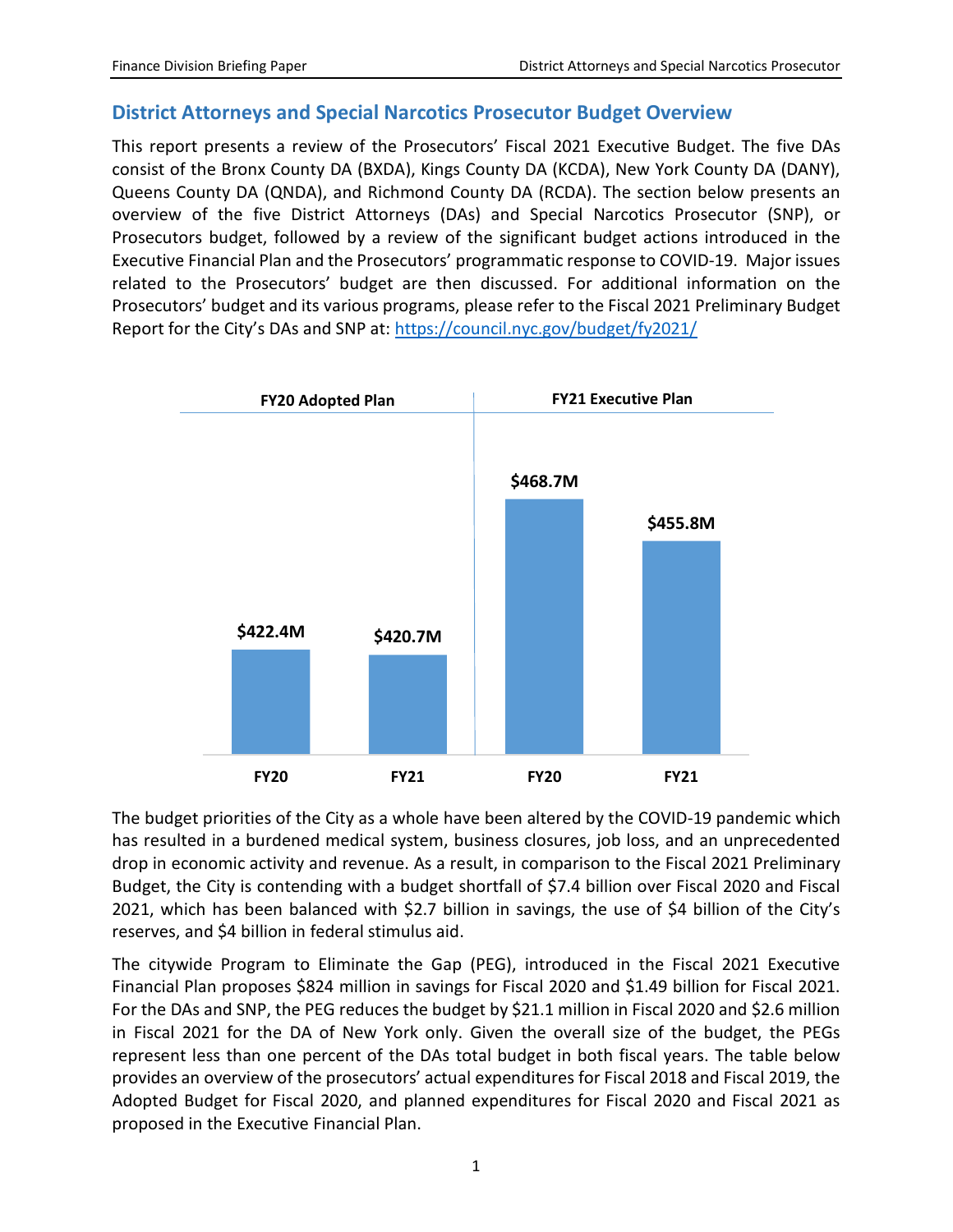|                                     | <b>FY18</b> | <b>FY19</b> | <b>FY20</b> | <b>Executive Plan</b> |             | *Difference      |
|-------------------------------------|-------------|-------------|-------------|-----------------------|-------------|------------------|
|                                     | Actual      | Actual      | Adopted     | <b>FY20</b>           | <b>FY21</b> | <b>FY20-FY21</b> |
| <b>Spending</b>                     |             |             |             |                       |             |                  |
| <b>Personal Services</b>            | \$347,379   | \$374,939   | \$367,856   | \$398,260             | \$396,392   | \$28,536         |
| <b>Other Than Personal Services</b> | 40,546      | 48,364      | 54,578      | 70,527                | 59,489      | 4,911            |
| <b>TOTAL</b>                        | \$387,924   | \$423,303   | \$422,433   | \$468,787             | \$455,881   | \$33,448         |
| <b>Budget by Office</b>             |             |             |             |                       |             |                  |
| District Attorney - New York        | \$113,423   | \$119,111   | \$114,612   | \$144,957             | \$123,487   | \$8,875          |
| District Attorney - Bronx           | 75,537      | 83,443      | 84,688      | 86,995                | 91,944      | 7,256            |
| District Attorney - Kings           | 98,925      | 110,502     | 112,800     | 120,335               | 119,334     | 6,534            |
| District Attorney - Queens          | 62,421      | 70,019      | 70,118      | 73,237                | 76,898      | 6,780            |
| District Attorney - Richmond        | 15,433      | 16,936      | 16,204      | 19,012                | 18,520      | 2,316            |
| <b>Special Narcotics Prosecutor</b> | 22,184      | 23,292      | 24,011      | 24,250                | 25,698      | 1,687            |
| <b>TOTAL</b>                        | \$387,924   | \$423,303   | \$422,433   | \$468,787             | \$455,881   | \$33,448         |
| <b>Funding</b>                      |             |             |             |                       |             |                  |
| <b>City Funds</b>                   |             |             | \$409,756   | \$428,255             | \$443,263   | \$33,507         |
| Federal - Other                     |             |             | 58          | 7,861                 | 58          | 0                |
| Intra City                          |             |             | 2,325       | 2,475                 | 2,325       | 0                |
| <b>Other Categorical</b>            |             |             | 59          | 199                   | $\mathbf 0$ | (59)             |
| State                               |             |             | 10,235      | 29,997                | 10,235      | (0)              |
| <b>TOTAL</b>                        | \$387,924   | \$423,303   | \$422,433   | \$468,787             | \$455,881   | \$33,448         |
| <b>Budgeted Headcount Full-Time</b> |             |             |             |                       |             |                  |
| <b>Positions - Civilian</b>         |             |             |             |                       |             |                  |
| District Attorney- New York         | 1,465       | 1,440       | 1,003       | 1,185                 | 1,185       | 182              |
| District Attorney - Bronx           | 999         | 1,054       | 942         | 1,064                 | 1,064       | 122              |
| District Attorney - Kings           | 1,080       | 1,092       | 922         | 1,097                 | 1,094       | 172              |
| District Attorney - Queens          | 677         | 694         | 562         | 730                   | 723         | 161              |
| District Attorney - Richmond        | 155         | 162         | 146         | 207                   | 202         | 56               |
| <b>Special Narcotics Prosecutor</b> | 216         | 210         | 218         | 239                   | 239         | 21               |
| <b>TOTAL</b>                        | 4,592       | 4,652       | 3,793       | 4,522                 | 4,507       | 714              |

#### **District Attorney and Special Narcotics Prosecutor Financial Summary**

*\*The difference of Fiscal 2020 Adopted Budget compared to Fiscal 2021 Executive Budget.*

#### **DA and SNP Budget Changes**

#### **Comparison to the Fiscal 2020 Adopted Plan**

The DA and SNP Fiscal 2021 Budget has increased \$33.5 million, or eight percent, when compared to the Fiscal 2020 Adopted Budget. The PS budget increases by \$28.5 million, and the OTPS budget increases just shy of \$5 million. The Fiscal 2021 Executive Budget did not include any new needs for the DAs nor the SNP, however, budget actions from previous Plans have increased the budget and are mainly associated with investments related to criminal justice reform. A detailed list of adjustments can be found in Appendix 1.

Budgeted headcount of 4,507 positions remains unchanged when compared to the Fiscal 2020 Adopted Budget. Other adjustments in the Executive Plan add a net increase of \$956,000 in Fiscal 2020 and \$857,000 in Fiscal 2021, reconciling the DA and SNP to its current Fiscal 2020 Budget of \$468.8 million and projected Fiscal 2021 Budget of \$455.8 million.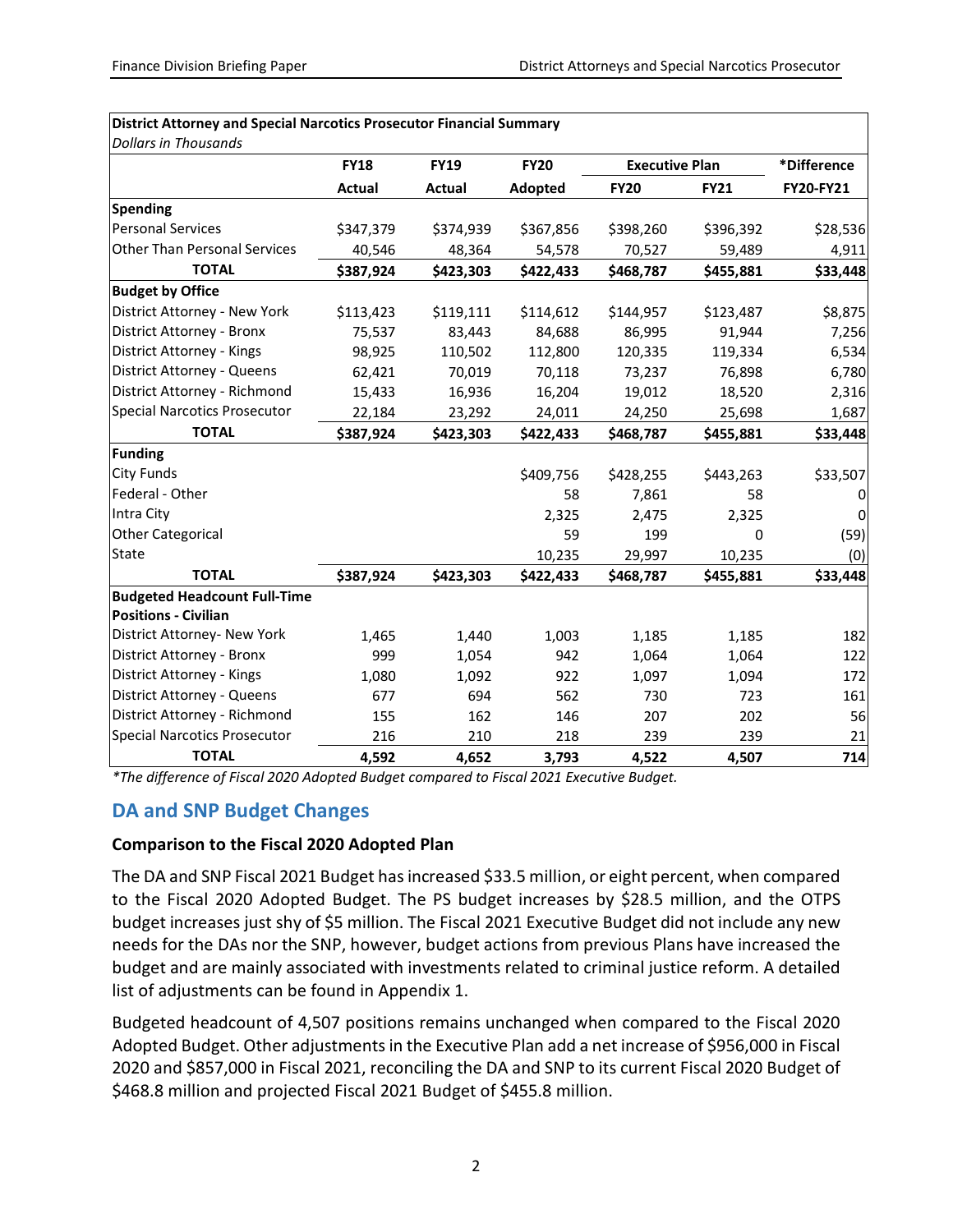#### **Changes by Funding Source**

City tax-levy funding increases the Fiscal 2020 Budget by \$18.5 million in Fiscal 2020 and \$33.5 million in Fiscal 2021. State and federal funding increases the current Fiscal 2020 budget by \$27.7 million, but remains essentially unchanged in Fiscal 2021 when compared to the Adopted Fiscal 2020 Budget. As has been the practice, the DAs and SNP will continue to recognize funding from both the State and federal governments in future financial plans.

#### **Savings and Efficiencies**

The Prosecutors are independently elected officials who therefore have more discretion on finances and headcount. OMB provided each DA with a PEG target amount and instruction that the PEGs could be met over Fiscal 2020 or Fiscal 2021 from either PS or OTPS funds. Each Prosecutors' office identified surplus funds, the majority of which were associated with the criminal justice reform funding increase added in the November 2019 Financial Plan. Due to the COVID-19 pandemic, and resulting lower arrest rates, offices have delayed hiring the associated headcount with these increases.

The PEG program decreased the Prosecutors budget by \$23.7 million; \$21.1 million in Fiscal 2020 and \$2.6 million in Fiscal 2021 for the DA of New York only. PEGs reduce City tax-levy funding and make up approximately five percent of the City tax-levy portion of the 2020 Budget and less than one percent of the City tax-levy funding in Fiscal 2021. The budget cuts included in the Executive Plan have little impact on the DAs and SNP since each office identified surplus funds and the PEG was not baselined. The table on the following page outlines the PEGs for each DA and SNP over Fiscal 2020 and Fiscal 2021.

| DA and SNP PEGs Across Fiscal 2020 and Fiscal 2021 |               |                            |                 |            |  |
|----------------------------------------------------|---------------|----------------------------|-----------------|------------|--|
| <b>Office</b>                                      | <b>FY20</b>   | <b>FY20</b><br><b>FY21</b> |                 | Total      |  |
|                                                    | <b>PS PEG</b> | <b>OTPS PEG</b>            | <b>OTPS PEG</b> | <b>PEG</b> |  |
| <b>BXDA</b>                                        | (6, 161)      | 0                          | 0               | (\$6,161)  |  |
| <b>KCDA</b>                                        | (3,500)       | (1,600)                    | 0               | (5, 100)   |  |
| <b>DANY</b>                                        | 0             | (1,000)                    | (2,600)         | (3,600)    |  |
| <b>QNDA</b>                                        | (4,094)       | (2, 250)                   | 0               | (6, 344)   |  |
| <b>RCDA</b>                                        | (1, 223)      | 0                          | 0               | (1, 223)   |  |
| <b>SNP</b>                                         | (1, 348)      | 0                          | 0               | (1, 348)   |  |
| TOTAL:                                             | (\$16,326)    | (\$4,850)                  | (\$2,600)       | (\$23,776) |  |

*Dollars in Thousands*

#### **COVID-19**

The onset of the COVID-19 pandemic in March 2020 led to a PAUSE order in New York State, with emergency executive orders requiring citywide shutdowns of nonessential businesses and services as part of a concerted public health response. In the following weeks the Governor signed several executive orders impacting the operations of Courts and impacting the work of the DAs. As of March 22, 2020 virtual court operations began for New York City's Family Court and Criminal Court, including arraignments, and the New York City Civil Court started hearing essential or emergency applications. The New York State Unified Court System, which includes the Supreme Civil and Criminal Courts, Family and Surrogate Courts, as well as some specialized court parts, are using Skype Business for all virtual court operations. As of April 13, 2020 New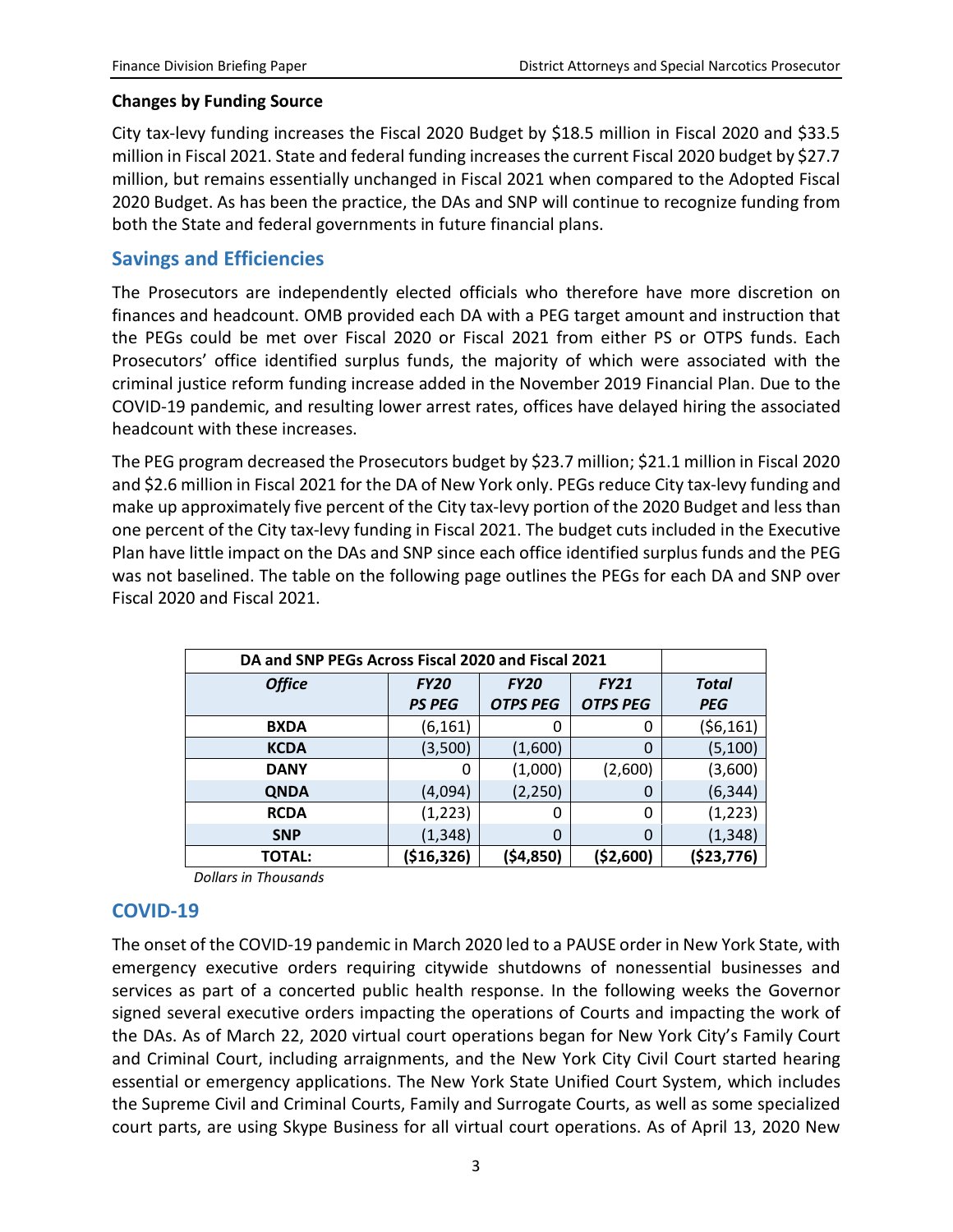York City Civil Court began hearing selected non-essential cases and virtual court operations continue to expand to include non-essential functions. Most recently, preliminary hearings are set to begin mid-May in lieu of convening a Grand Jury in felony cases where someone would be held in custody. Notably, this is the first time New York City will hold preliminary hearings.

#### **Impacts on Personnel**

As discussed above, Court functions have transitioned to remote operations; however, a small percentage of staff in each of the Prosecutors' offices are required to go to the office for Court functions that are not capable of being done remotely. However, the majority of staff at the DA and SNP offices are working from home, with the exception of the security staff. Any staff that need to go to the office, or perform fieldwork are provided with personal protective equipment (PPE).

#### **Impacts on Operations and Programming**

The DAs and SNP have shifted operations and programming due to COVID-19. These programmatic changes have occurred using the Prosecutors' existing resources and do not have a significant impact on the budget. Below are updates as a result of COVID-19.

- **Discovery Reform.** Whereas the November Plan added money for discovery reform which was to begin in January, 2020 and require a 15 day discovery turnaround from the DA and SNP to defense attorneys, Executive Order 202.8, signed on March 20, 2020 initially suspended the statutory limitations for court actions, including the limitations that were initiated as part of discovery reform. Executive Order 202.28, signed on May 7, 2020 continues to suspend the statutory limitations apart of discovery sharing requirements, effective through June 6, 2020. As noted above, hiring for these additional positions have been temporarily halted.
- **Releases from City Jails and State Department of Corrections and Community Supervision (DOCCS).** Due to the COVID-19 pandemic, the City and State took action to release as many people as possible from City Jails and State facilities. In collaboration with the Mayor's Office of Criminal Justice (MOCJ), the Department of Correction (DOC), the public defenders, the Prosecutors, and State DOCCS, the City has released over 2,650 people. The DAs have reviewed releases on a case by case basis, weighing the public health risk against the publicsafety risk. For more information on releases from jails and this process, please see the Executive Fiscal 2021 Budget report for MOCJ: [https://council.nyc.gov/budget/fy2021/.](https://council.nyc.gov/budget/fy2021/)
- **Case Intake.** Police have made fewer arrests between March 12<sup>th</sup> and May 7<sup>th</sup> compared to the same time period last year. This has resulted in a lower case intake for the Prosecutors; however, the felony categories that have increased (noted below) are more time-intensive and take greater resources. For example, according to data provided by NYPD, misdemeanor arrests are down 52 percent and major felonies are down 23 percent, but burglaries and grand larceny are up 31 percent and 59 percent, respectively. Following the release of City data on May 8, 2020 showing racial disparities in NYPD's enforcement of social distancing, all of the DAs, with the exception of RCDA, have pledged not to prosecute social distancing offenses.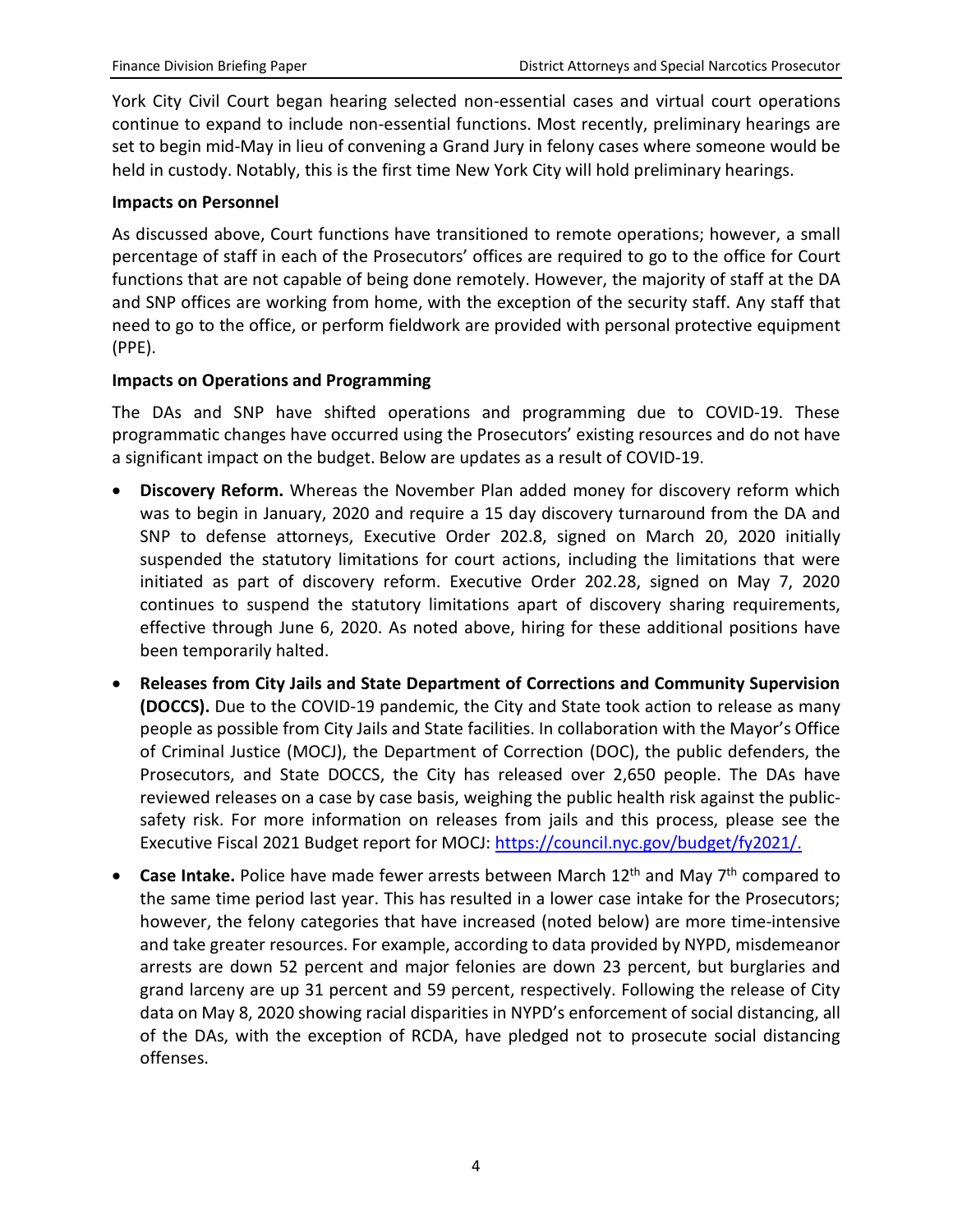• **Programming.** Defendant and witness programming operated by the DAs have pivoted to remote settings and remain operational. Community outreach and engagement such as RCDA's Saturday Night Lights has also pivoted to virtual programming.

#### **Budget Implications**

**COVID-19 Expenditures.** As of May 7, 2020, the DAs have spent \$1.8 million on COVID-19 related supplies. As shown in the graphic below, the majority of the expense has gone to supporting staff with the necessary equipment to work from home including laptops, monitors, keyboards, and data processing tools among others. The Department of Information Technology and Telecommunications has worked with the Prosecutors to provide remote access, as well as laptops to all DA and SNP staff who need equipment.



#### **Budget Issues**

The following section identifies programs supported in the Fiscal 2020 Budget that are not included in the Fiscal 2021 Executive Budget.

**Operating Support.** The Fiscal 2020 Adopted Budget included \$6.85 million and 15 positions, for one year only, across the DA Offices to support programmatic and technical needs, summarized in the table below. The Prosecutors have filled all positions.

| <b>FY20 Items Supported by the Administration</b> |                                         |                 |               |  |  |
|---------------------------------------------------|-----------------------------------------|-----------------|---------------|--|--|
|                                                   |                                         | <b>Budgeted</b> |               |  |  |
| <b>Office</b>                                     | <b>Program</b>                          | <b>HC</b>       | <b>Amount</b> |  |  |
| <b>BXDA</b>                                       | <b>DCAS Security Funding</b>            | N/A             | \$2,500       |  |  |
| <b>KCDA</b>                                       | <b>EVE Domestic Violence Program</b>    | 3               | 154           |  |  |
|                                                   | Warehouse Storage Lease Costs           | N/A             | 1,600         |  |  |
| <b>DANY</b>                                       | <b>State Grant Awards</b>               | N/A             | 1,400         |  |  |
| <b>ONDA</b>                                       | <b>Building Security Guard Funding</b>  | N/A             | 300           |  |  |
|                                                   | <b>Domestic Violence STAT Expansion</b> |                 | 465           |  |  |
| <b>RCDA</b>                                       | Conviction Integrity Review Unit        | 5               | 425           |  |  |
|                                                   | Body Worn Camera Footage Storage        | N/A             | 6             |  |  |
|                                                   | <b>TOTAL:</b>                           | 15              | \$6,850       |  |  |

*Dollars in Thousands*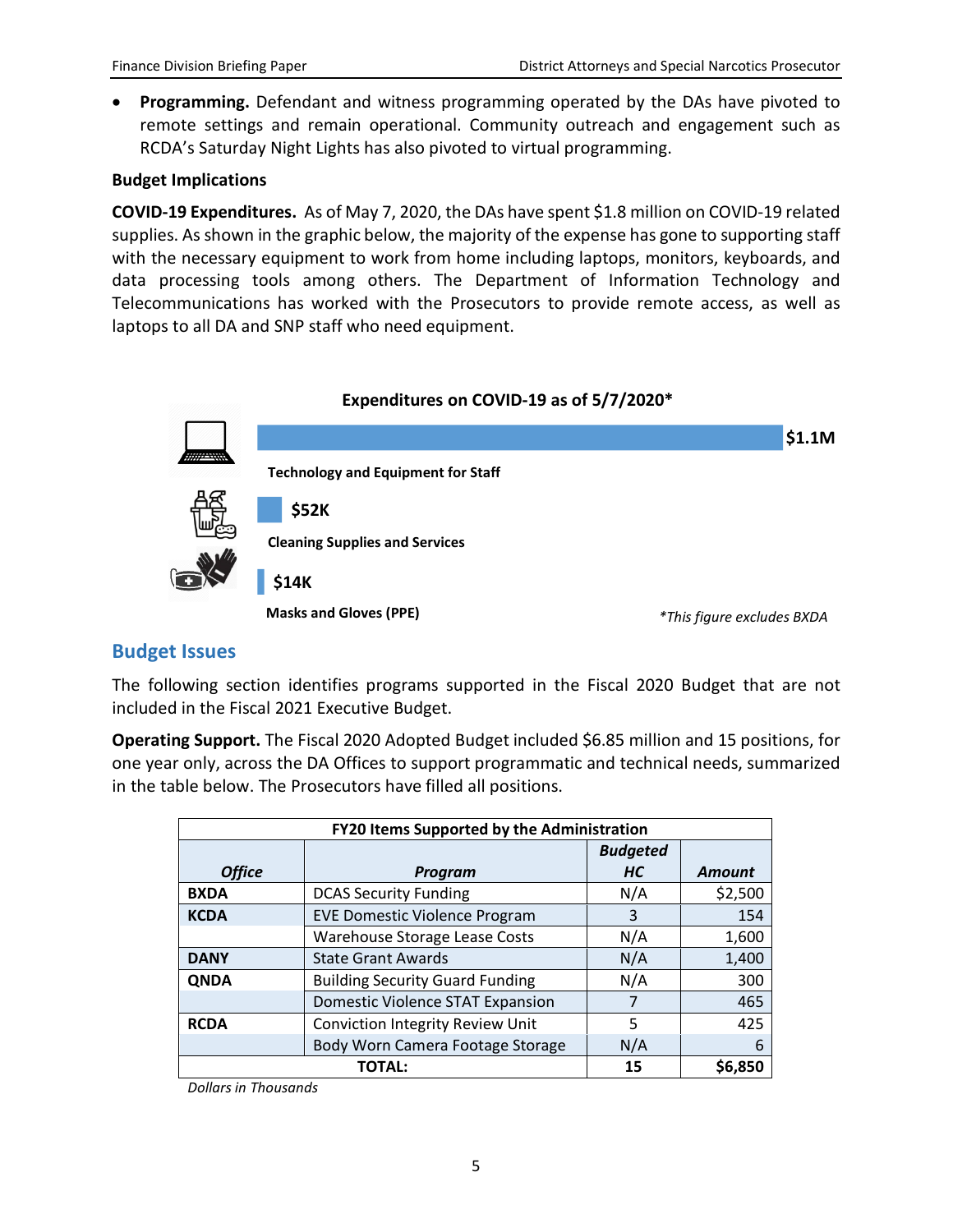**Discretionary Funding.** The Fiscal 2020 Adopted Budget included approximately \$656,000 in Council funding to support programming for Kings, Queens, and Richmond County DAs Offices.

| <b>FY20 Council Support for the District Attorneys</b> |       |  |  |  |
|--------------------------------------------------------|-------|--|--|--|
| <b>Kings County DA</b>                                 |       |  |  |  |
| Brooklyn Rising Against Violence Everyday (BRAVE)      | \$320 |  |  |  |
| Young Adult Court                                      | 138   |  |  |  |
| Domestic Violence Empowerment (DoVE) Initiative        | 80    |  |  |  |
| <b>Queens County DA</b>                                |       |  |  |  |
| Domestic Violence Empowerment (DoVE) Initiative        | 73    |  |  |  |
| <b>Richmond County DA</b>                              |       |  |  |  |
| Domestic Violence Empowerment (DoVE) Initiative        | 20    |  |  |  |
| <b>Subtotal</b>                                        | \$631 |  |  |  |
| Local Initiatives                                      | \$25  |  |  |  |
| TOTAL                                                  | \$656 |  |  |  |

*Dollars in Thousands*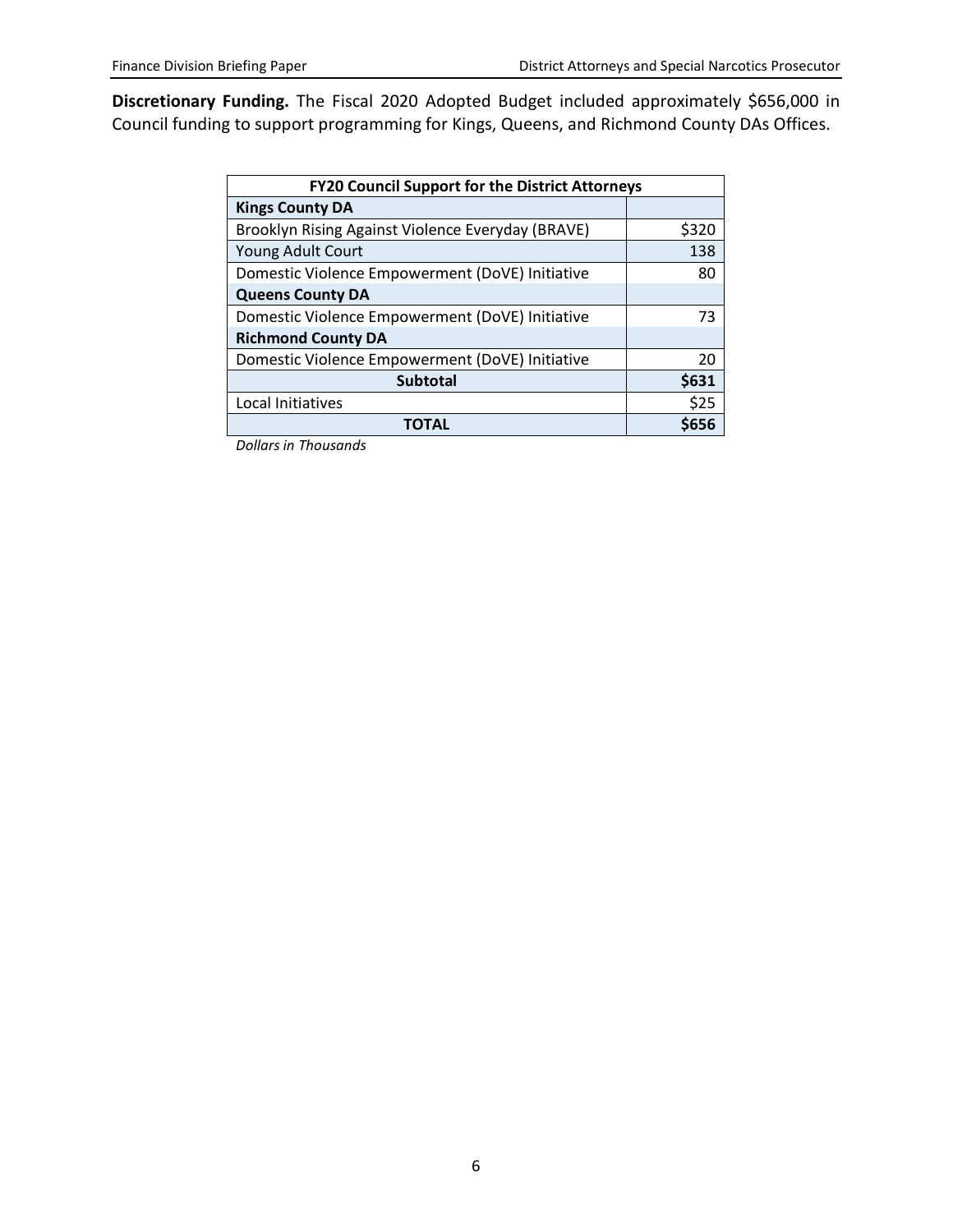## **Appendix 1: Fiscal 2021 Budget Actions since the Adopted 2020 Budget**

|                                            | <b>FY20</b>  |                 |              | <b>FY21</b> |                 |              |
|--------------------------------------------|--------------|-----------------|--------------|-------------|-----------------|--------------|
| <b>Dollars in Thousands</b>                | City         | <b>Non-City</b> | <b>Total</b> | City        | <b>Non-City</b> | <b>Total</b> |
| DA and SNP Budget as of the                |              |                 |              |             |                 |              |
| <b>Adopted FY20 Budget</b>                 | \$409,756    | \$12,677        | \$422,433    | \$408,177   | \$12,618        | \$420,795    |
| <b>New Needs (Nov)</b>                     |              |                 |              |             |                 |              |
| <b>Funding for Criminal Justice Reform</b> | \$35,856     | \$0             | \$35,856     | \$35,387    | \$0             | \$35,387     |
| <b>Other Adjustments (Nov and Prelim)</b>  |              |                 |              |             |                 |              |
| <b>Various Other Adjustments</b>           | \$2,850      | \$27,720        | \$30,570     | \$265       | \$0             | \$130        |
| <b>TOTAL, All Changes</b>                  | \$38,706     | \$27,720        | \$66,426     | \$35,652    | \$0             | \$35,517     |
| DA and SNP Budget as of the                |              |                 |              |             |                 |              |
| <b>Preliminary FY21 Plan</b>               | \$448,462    | \$40,397        | \$488,859    | \$443,829   | \$12,618        | \$456,447    |
| <b>PEGs Executive FY21 Budget</b>          |              |                 |              |             |                 |              |
| <b>DANY OTPS Savings</b>                   | ( \$1,000)   | 0               | ( \$1,000)   | (52,600)    | 0               | (52,600)     |
| <b>BXDA PS Accruals</b>                    | (6, 161)     | 0               | (6, 161)     | 0           | $\mathbf{0}$    | 0            |
| <b>KCDA OTPS Savings</b>                   | (1,600)      | 0               | (1,600)      | $\mathbf 0$ | 0               | 0            |
| <b>KCDA PS Accruals</b>                    | (3,500)      | 0               | (3,500)      | 0           | $\mathbf 0$     | $\pmb{0}$    |
| <b>QNDA OTPS Savings</b>                   | (2, 250)     | 0               | (2, 250)     | $\mathbf 0$ | $\mathbf 0$     | 0            |
| <b>QNDA PS Accruals</b>                    | (4,094)      | 0               | (4,094)      | 0           | $\mathbf 0$     | 0            |
| <b>RCDA PS Accruals</b>                    | (1, 223)     | 0               | (1, 223)     | 0           | 0               | 0            |
| <b>SNP PS Accruals</b>                     | (1, 348)     |                 | (1, 348)     | $\mathbf 0$ |                 | 0            |
| <b>Subtotal, PEGs</b>                      | ( \$21,176)  | \$0             | ( \$21,176)  | ( \$2,600)  | \$0             | ( \$2,600)   |
| <b>Other Adjustments Executive FY21</b>    |              |                 |              |             |                 |              |
| <b>Budget</b>                              |              |                 |              |             |                 |              |
| <b>DANY</b>                                |              |                 |              |             |                 |              |
| <b>Barrier Free Living</b>                 | \$0          | (519)           | (519)        | \$0         | \$0             | \$0          |
| <b>State Asset Forfeiture Funding</b>      | 0            | (2, 575)        | (2, 575)     | 0           | 0               | 0            |
| Heat, Light and Power                      | 1            | 0               | 1            | 305         | 0               | 305          |
| High Intensity Drug Trafficking Area       |              |                 |              |             |                 |              |
| Program                                    | 0            | 400             | 400          | 0           | 0               | 0            |
| Justice Assistance Grant 2018 and          |              |                 |              |             |                 |              |
| 2019                                       | 0            | 473             | 473          | $\Omega$    | 0               | 0            |
| Labor Funding                              | 406          | 0               | 406          | 46          | $\mathbf 0$     | 46           |
| Lease Adjustment                           | 0            | 0               | 0            | 634         | 0               | 634          |
| Motor Vehicle                              | $\mathbf 0$  | (10)            | (10)         | 0           | 0               | 0            |
| National Crime Victims' Rights             | 0            | 5               | 5            | 0           | $\mathbf 0$     | 0            |
| <b>Victim Witness Grant</b>                | 0            | (6)             | (6)          | 0           | 0               | 0            |
| <b>BXDA</b>                                |              |                 |              |             |                 |              |
| Add OTPS and PS Funds                      | \$0          | \$790           | \$790        | \$0         | \$0             | \$0          |
| Heat, Light and Power                      | 1            | 0               | 1            | 110         | 0               | 110          |
| Labor Funding                              | 181          | 0               | 181          | 79          | 0               | 79           |
| Lease Adjustment                           | 0            | 0               | 0            | 5           | $\mathbf 0$     | 5            |
| Reduce OTPS Funds                          | $\mathbf{0}$ | (17)            | (17)         | 0           | 0               | $\mathbf 0$  |
| <b>Space Management</b>                    | (1, 399)     | 0               | (1, 399)     | 0           | 0               | 0            |
| <b>KCDA</b>                                |              |                 |              |             |                 |              |
| Revenue Adjustments                        | \$0          | \$408           | \$408        | \$0         | \$0             | \$0          |
| Heat, Light and Power                      | 1,190        | 0               | 1,190        | (220)       | $\mathbf 0$     | (220)        |